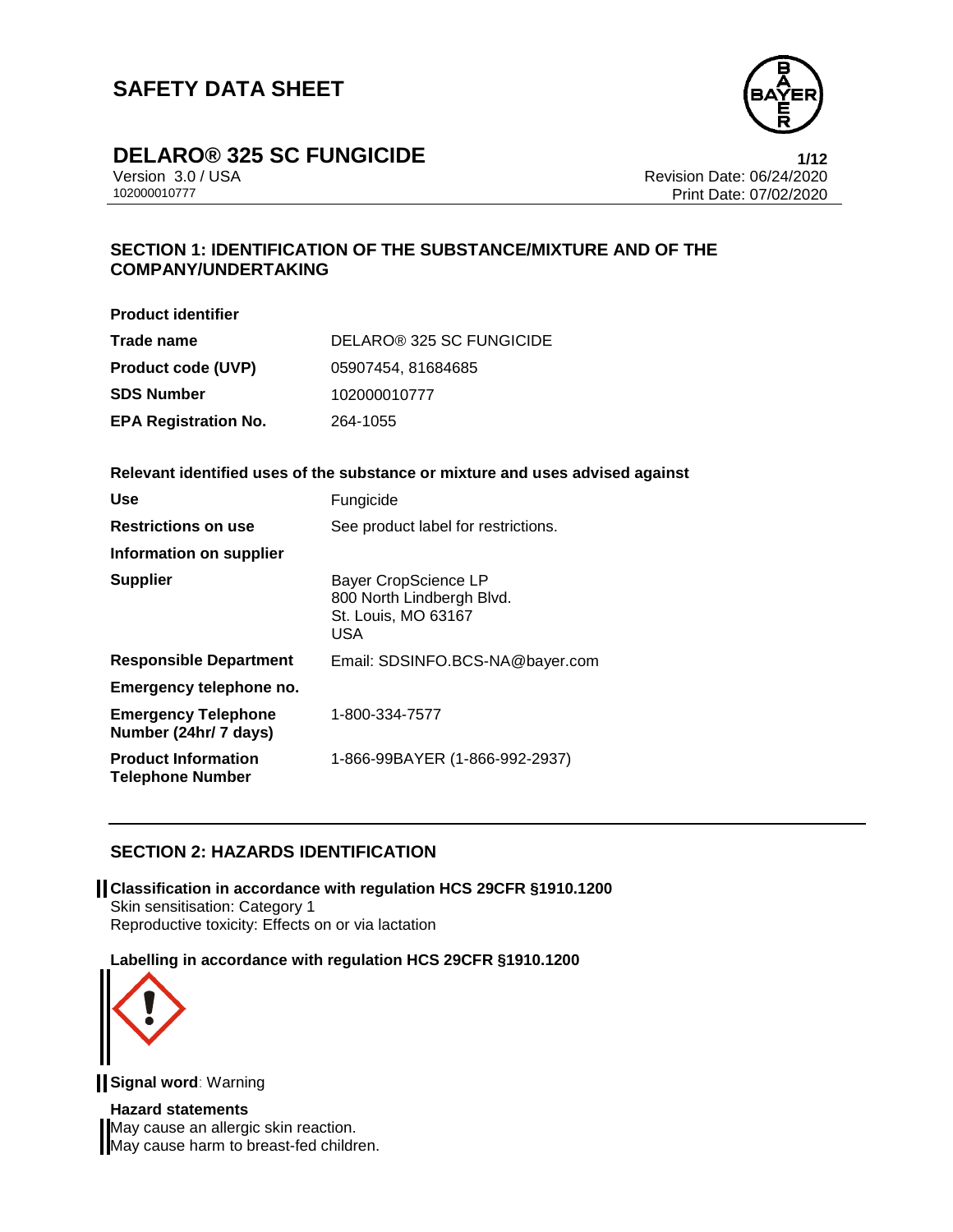

# **DELARO® 325 SC FUNGICIDE 2/12**

Version 3.0 / USA Revision Date: 06/24/2020<br>102000010777<br>Revision Date: 07/02/2020 Print Date: 07/02/2020

#### **Precautionary statements**

Do not breathe mist or vapours. Contaminated work clothing should not be allowed out of the workplace. Wear protective gloves. Obtain special instructions before use. Avoid contact during pregnancy/ while nursing. Wash thoroughly after handling. Do not eat, drink or smoke when using this product. IF ON SKIN: Wash with plenty of water/ soap. If skin irritation or rash occurs: Get medical advice/ attention. Specific treatment (see supplemental first aid instructions on this label). Wash contaminated clothing before reuse. Dispose of contents/container in accordance with local regulation.

#### **Hazards Not Otherwise Classified (HNOC)**

No physical hazards not otherwise classified. No health hazards not otherwise classified.

### **SECTION 3: COMPOSITION/INFORMATION ON INGREDIENTS**

| <b>Hazardous Component Name</b> | CAS-No.     | Concentration % by weight |
|---------------------------------|-------------|---------------------------|
| Trifloxystrobin                 | 141517-21-7 | 13.7                      |
| Prothioconazole                 | 178928-70-6 | 16.0                      |
| Fatty alcohol polyglycol ether  | 61791-13-7  | 7.5                       |

### **SECTION 4: FIRST AID MEASURES**

#### **Description of first aid measures**

| <b>General advice</b> | When possible, have the product container or label with you when<br>calling a poison control center or doctor or going for treatment.                                                                                                                                                                     |
|-----------------------|-----------------------------------------------------------------------------------------------------------------------------------------------------------------------------------------------------------------------------------------------------------------------------------------------------------|
| <b>Inhalation</b>     | Move to fresh air. If person is not breathing, call 911 or an ambulance,<br>then give artificial respiration, preferably mouth-to-mouth if possible.<br>Call a physician or poison control center immediately.                                                                                            |
| <b>Skin contact</b>   | Take off contaminated clothing and shoes immediately. Wash off<br>immediately with plenty of water for at least 15 minutes. Call a<br>physician or poison control center immediately.                                                                                                                     |
| Eye contact           | Hold eye open and rinse slowly and gently with water for 15-20<br>minutes. Remove contact lenses, if present, after the first 5 minutes,<br>then continue rinsing eye. Call a physician or poison control center<br>immediately.                                                                          |
| Ingestion             | Call a physician or poison control center immediately. DO NOT induce<br>vomiting unless directed to do so by a physician or poison control<br>center. Rinse out mouth and give water in small sips to drink. Never<br>give anything by mouth to an unconscious person. Do not leave victim<br>unattended. |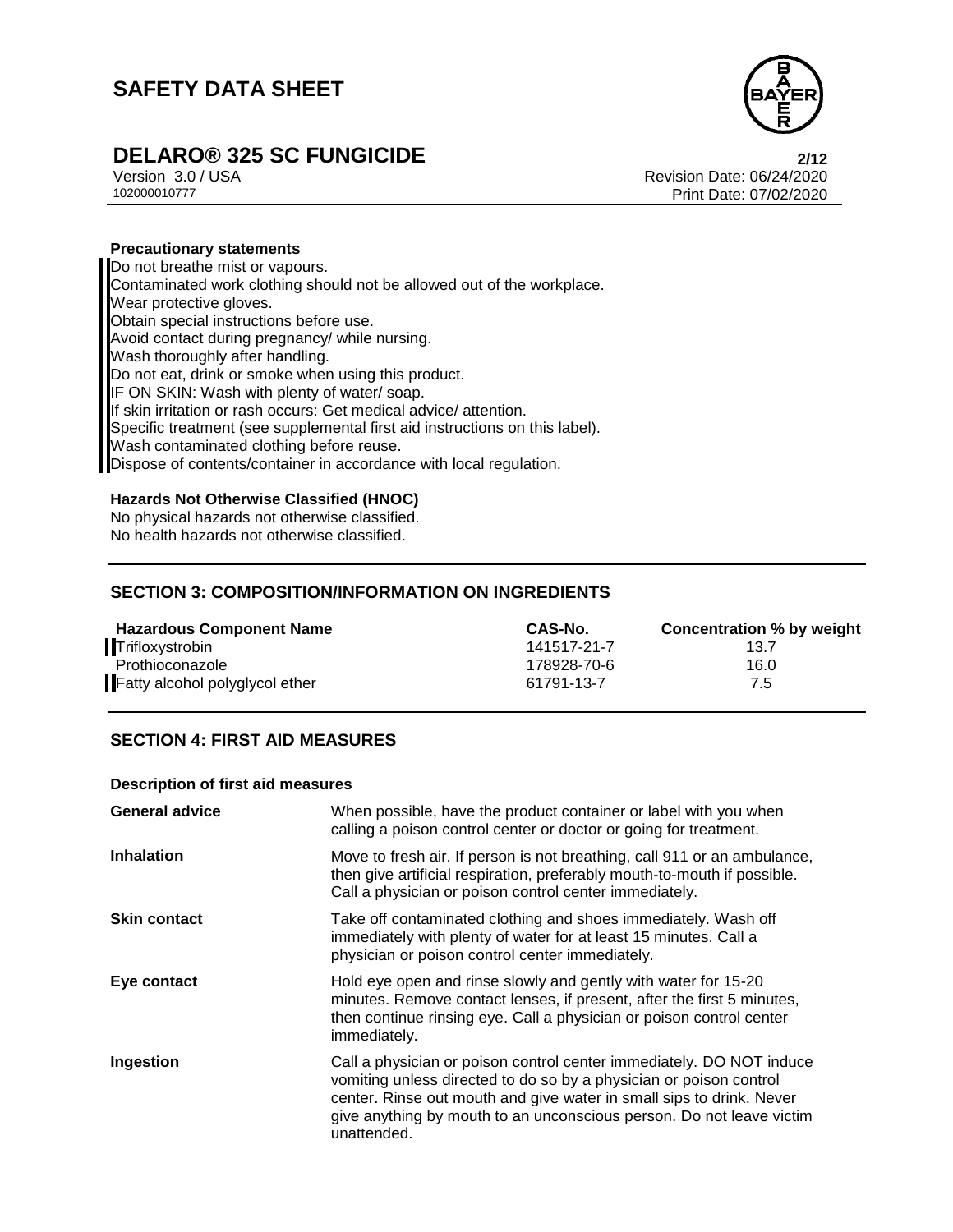# **DELARO® 325 SC FUNGICIDE**<br>Version 3.0 / USA **3/12**<br>Revision Date: 06/24/2020



Version 3.0 / USA **Revision Date: 06/24/2020**<br>102000010777 Print Date: 07/02/2020 Print Date: 07/02/2020

|                 | Most important symptoms and effects, both acute and delayed                                                 |
|-----------------|-------------------------------------------------------------------------------------------------------------|
| <b>Symptoms</b> | To date no symptoms are known.                                                                              |
|                 | Indication of any immediate medical attention and special treatment needed                                  |
| Treatment       | Appropriate supportive and symptomatic treatment as indicated by the<br>patient's condition is recommended. |

### **SECTION 5: FIREFIGHTING MEASURES**

| <b>Extinguishing media</b>                                         |                                                                                                                                                                                                      |
|--------------------------------------------------------------------|------------------------------------------------------------------------------------------------------------------------------------------------------------------------------------------------------|
| <b>Suitable</b>                                                    | Use water spray, alcohol-resistant foam, dry chemical or carbon<br>dioxide.                                                                                                                          |
| <b>Unsuitable</b>                                                  | High volume water jet                                                                                                                                                                                |
| <b>Special hazards arising</b><br>from the substance or<br>mixture | In the event of fire the following may be released:, Hydrogen cyanide<br>(hydrocyanic acid), Hydrogen fluoride, Carbon monoxide (CO), Carbon<br>dioxide (CO2), Sulphur oxides, Nitrogen oxides (NOx) |
| <b>Advice for firefighters</b>                                     |                                                                                                                                                                                                      |
| <b>Special protective</b><br>equipment for firefighters            | Firefighters should wear NIOSH approved self-contained breathing<br>apparatus and full protective clothing.                                                                                          |
| <b>Further information</b>                                         | Keep out of smoke. Fight fire from upwind position. Cool closed<br>containers exposed to fire with water spray. Do not allow run-off from<br>fire fighting to enter drains or water courses.         |
| <b>Flash point</b>                                                 | >100 °C<br>No flash point - Determination conducted up to the boiling point.                                                                                                                         |
| <b>Auto-ignition temperature</b>                                   | 385 °C / 725 °F                                                                                                                                                                                      |
| <b>Lower explosion limit</b>                                       | No data available                                                                                                                                                                                    |
| <b>Upper explosion limit</b>                                       | No data available                                                                                                                                                                                    |
| <b>Explosivity</b>                                                 | Not explosive<br>92/69/EEC, A.14 / OECD 113                                                                                                                                                          |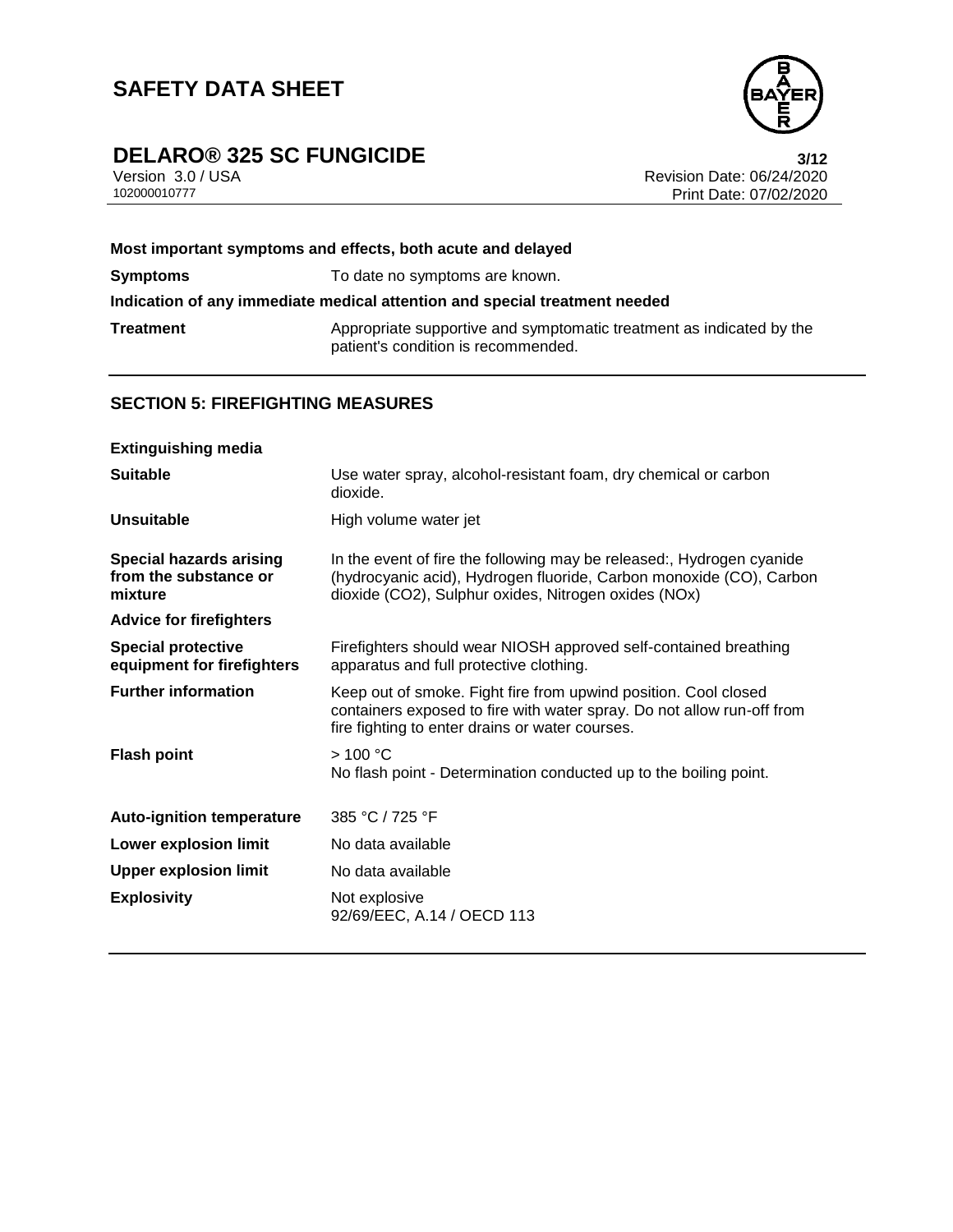

### **DELARO® 325 SC FUNGICIDE 4/12**

Version 3.0 / USA Revision Date: 06/24/2020 Print Date: 07/02/2020

### **SECTION 6: ACCIDENTAL RELEASE MEASURES**

**Personal precautions, protective equipment and emergency procedures Precautions Keep unauthorized people away. Isolate hazard area. Avoid contact** with spilled product or contaminated surfaces. **Methods and materials for containment and cleaning up Methods for cleaning up** Soak up with inert absorbent material (e.g. sand, silica gel, acid binder, universal binder, sawdust). Collect and transfer the product into a properly labelled and tightly closed container. Clean contaminated floors and objects thoroughly, observing environmental regulations. **Additional advice** Use personal protective equipment. If the product is accidentally spilled, do not allow to enter soil, waterways or waste water canal. **Reference to other sections** Information regarding safe handling, see section 7. Information regarding personal protective equipment, see section 8. Information regarding waste disposal, see section 13.

### **SECTION 7: HANDLING AND STORAGE**

#### **Precautions for safe handling**

| Advice on safe handling                                 | Use only in area provided with appropriate exhaust ventilation. Handle<br>and open container in a manner as to prevent spillage.                                                                                                                                                                                                                                                       |
|---------------------------------------------------------|----------------------------------------------------------------------------------------------------------------------------------------------------------------------------------------------------------------------------------------------------------------------------------------------------------------------------------------------------------------------------------------|
| Hygiene measures                                        | Wash hands thoroughly with soap and water after handling and before<br>eating, drinking, chewing gum, using tobacco, using the toilet or<br>applying cosmetics.<br>Remove Personal Protective Equipment (PPE) immediately after<br>handling this product. Remove soiled clothing immediately and clean<br>thoroughly before using again. Wash thoroughly and put on clean<br>clothing. |
|                                                         | Conditions for safe storage, including any incompatibilities                                                                                                                                                                                                                                                                                                                           |
| <b>Requirements for storage</b><br>areas and containers | Store in original container. Keep containers tightly closed in a dry, cool<br>and well-ventilated place. Store in a place accessible by authorized<br>persons only. Keep away from direct sunlight.                                                                                                                                                                                    |
| Advice on common storage                                | Keep away from food, drink and animal feedingstuffs.                                                                                                                                                                                                                                                                                                                                   |

### **SECTION 8: EXPOSURE CONTROLS/PERSONAL PROTECTION**

#### **Control parameters**

| <b>Components</b> | <b>CAS-No.</b> | <b>Control parameters</b>        | <b>Update</b> | Basis    |
|-------------------|----------------|----------------------------------|---------------|----------|
| Trifloxystrobin   | 141517-21-7    | $2.7 \text{ mg/m}$ 3<br>(SK-SEN) |               | OES BCS* |
| Prothioconazole   | 178928-70-6    | 1.4 $mg/m3$                      |               | OES BCS* |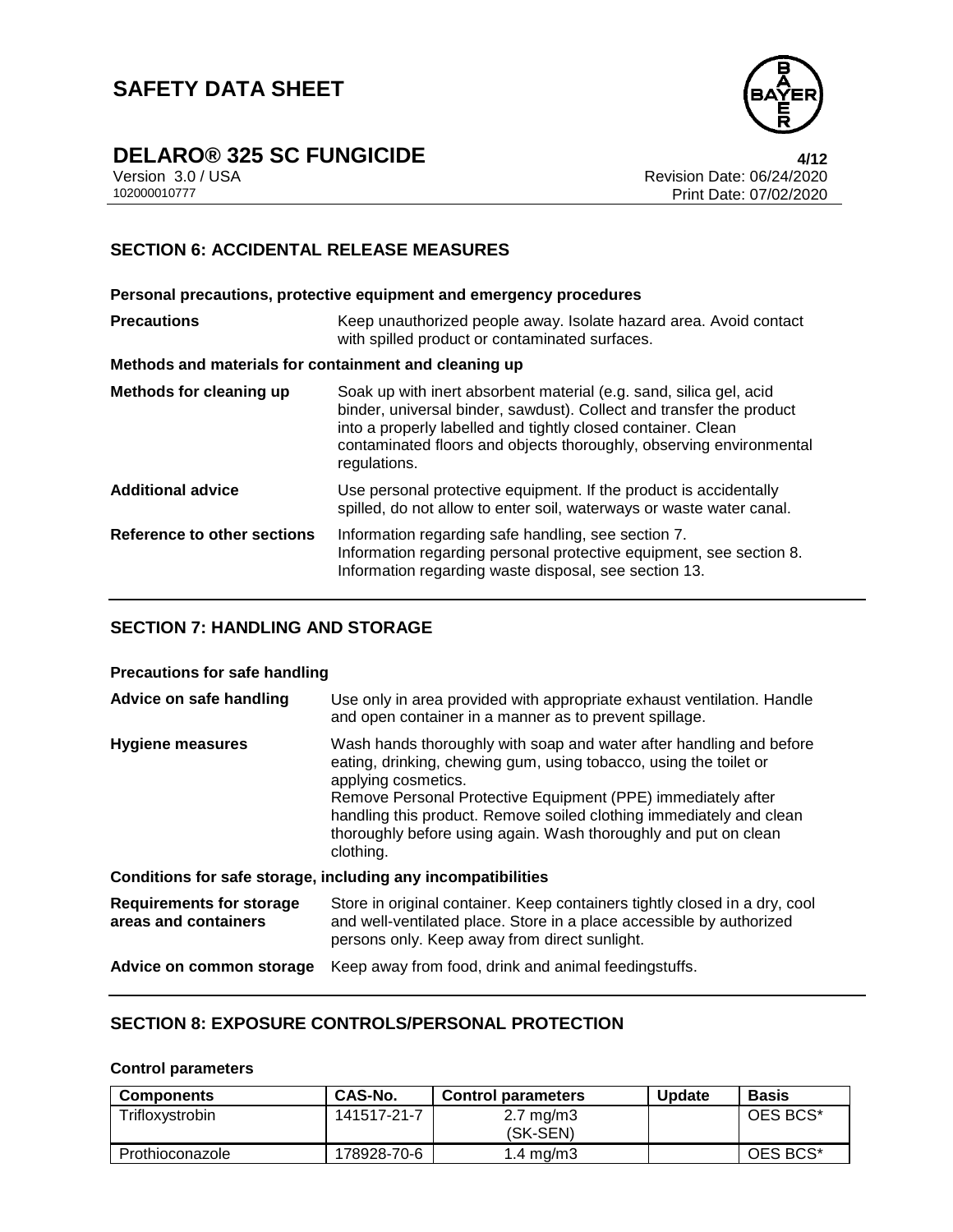

# **DELARO® 325 SC FUNGICIDE**<br>Version 3.0 / USA **5/12**<br>Revision Date: 06/24/2020

Version 3.0 / USA Revision Date: 06/24/2020<br>102000010777 Print Date: 07/02/2020 Print Date: 07/02/2020

|  | CV.<br>$\Delta$<br>$\overline{\phantom{0}}$ |  |
|--|---------------------------------------------|--|

\*OES BCS: Internal Bayer AG, Crop Science Division "Occupational Exposure Standard"

### **Exposure controls**

#### **Personal protective equipment**

In normal use and handling conditions please refer to the label and/or leaflet. In all other cases the following recommendations would apply.

| <b>Respiratory protection</b>      | When respirators are required, select NIOSH approved equipment<br>based on actual or potential airborne concentrations and in<br>accordance with the appropriate regulatory standards and/or industry<br>recommendations. |
|------------------------------------|---------------------------------------------------------------------------------------------------------------------------------------------------------------------------------------------------------------------------|
| <b>Hand protection</b>             | Chemical resistant nitrile rubber gloves                                                                                                                                                                                  |
| Eye protection                     | Safety glasses with side-shields                                                                                                                                                                                          |
| Skin and body protection           | Wear long-sleeved shirt and long pants and shoes plus socks.                                                                                                                                                              |
| <b>General protective measures</b> | Follow manufacturer's instructions for cleaning/maintaining PPE. If<br>no such instructions for washables, use detergent and warm/tepid<br>water.<br>Keep and wash PPE separately from other laundry.                     |

### **SECTION 9. PHYSICAL AND CHEMICAL PROPERTIES**

| Appearance                          | white to beige                     |
|-------------------------------------|------------------------------------|
| <b>Physical State</b>               | suspension                         |
| Odor                                | weak characteristic                |
| <b>Odour Threshold</b>              | No data available                  |
| рH                                  | 5.5 - 7.0 (100 %) (23 °C)          |
| Viscosity, kinematic                | No data available                  |
| <b>Vapor Pressure</b>               | No data available                  |
| Vapor Density (Air = 1)             | No data available                  |
| <b>Density</b>                      | ca. 1.10 g/cm <sup>3</sup> (20 °C) |
| <b>Evaporation rate</b>             | No data available                  |
| <b>Boiling Point</b>                | No data available                  |
| <b>Melting / Freezing Point</b>     | No data available                  |
| <b>Water solubility</b>             | dispersible                        |
| <b>Minimum Ignition Energy</b>      | No data available                  |
| <b>Decomposition</b><br>temperature | Stable under normal conditions.    |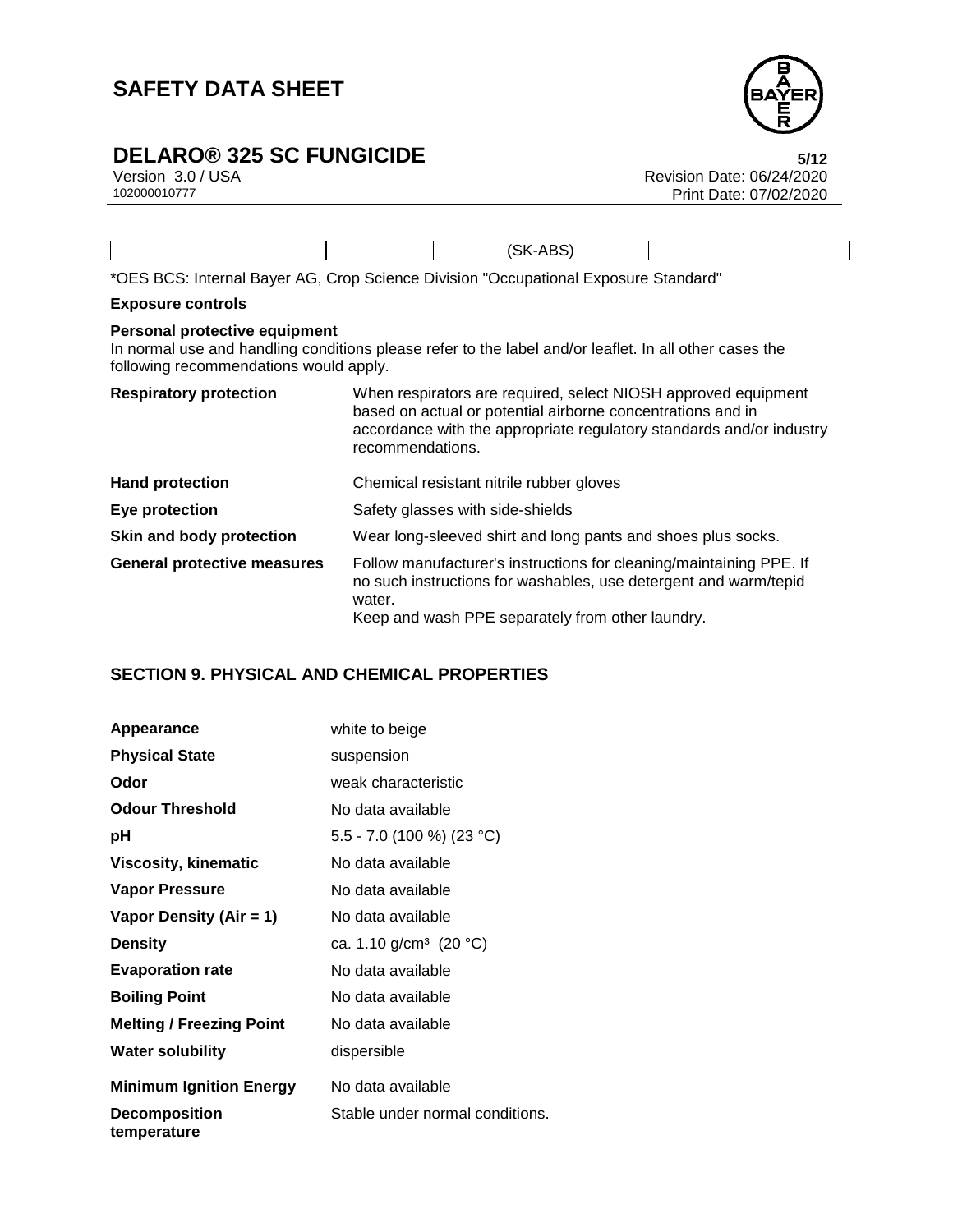

# **DELARO® 325 SC FUNGICIDE**<br>Version 3.0 / USA **6/12**<br>Revision Date: 06/24/2020

Version 3.0 / USA **Revision Date: 06/24/2020**<br>102000010777 **Revision Date: 06/24/2020** Print Date: 07/02/2020

| Self-accelarating<br>decomposition temperature<br>(SADT) | No data available                                                                                   |
|----------------------------------------------------------|-----------------------------------------------------------------------------------------------------|
| <b>Partition coefficient: n-</b><br>octanol/water        | Not applicable                                                                                      |
| <b>Viscosity</b>                                         | 350 - 500 mPa.s (20 °C) Velocity gradient 20 /s<br>150 - 250 mPa.s (20 °C) Velocity gradient 100 /s |
| <b>Flammability</b>                                      | No data available                                                                                   |
| <b>Flash point</b>                                       | >100 °C<br>No flash point - Determination conducted up to the boiling point.                        |
| <b>Auto-ignition temperature</b>                         | 385 °C / 725 °F                                                                                     |
| Lower explosion limit                                    | No data available                                                                                   |
| Upper explosion limit                                    | No data available                                                                                   |
| <b>Explosivity</b>                                       | Not explosive<br>92/69/EEC, A.14 / OECD 113                                                         |
| <b>Particle size</b>                                     | No data available                                                                                   |
| <b>Other information</b>                                 | Further safety related physical-chemical data are not known.                                        |

### **SECTION 10: STABILITY AND REACTIVITY**

| <b>Reactivity</b>                            |                                                                                         |
|----------------------------------------------|-----------------------------------------------------------------------------------------|
| <b>Thermal decomposition</b>                 | Stable under normal conditions.                                                         |
| <b>Chemical stability</b>                    | Stable under recommended storage conditions.                                            |
| <b>Possibility of hazardous</b><br>reactions | No hazardous reactions when stored and handled according to<br>prescribed instructions. |
| <b>Conditions to avoid</b>                   | Extremes of temperature and direct sunlight.                                            |
| Incompatible materials                       | No incompatible materials known.                                                        |
| <b>Hazardous decomposition</b><br>products   | No decomposition products expected under normal conditions of use.                      |

### **SECTION 11: TOXICOLOGICAL INFORMATION**

| <b>Exposure routes</b>   | Eye contact, Ingestion, Inhalation, Skin contact |
|--------------------------|--------------------------------------------------|
| <b>Immediate Effects</b> |                                                  |
| Eye                      | Moderate eye irritation.                         |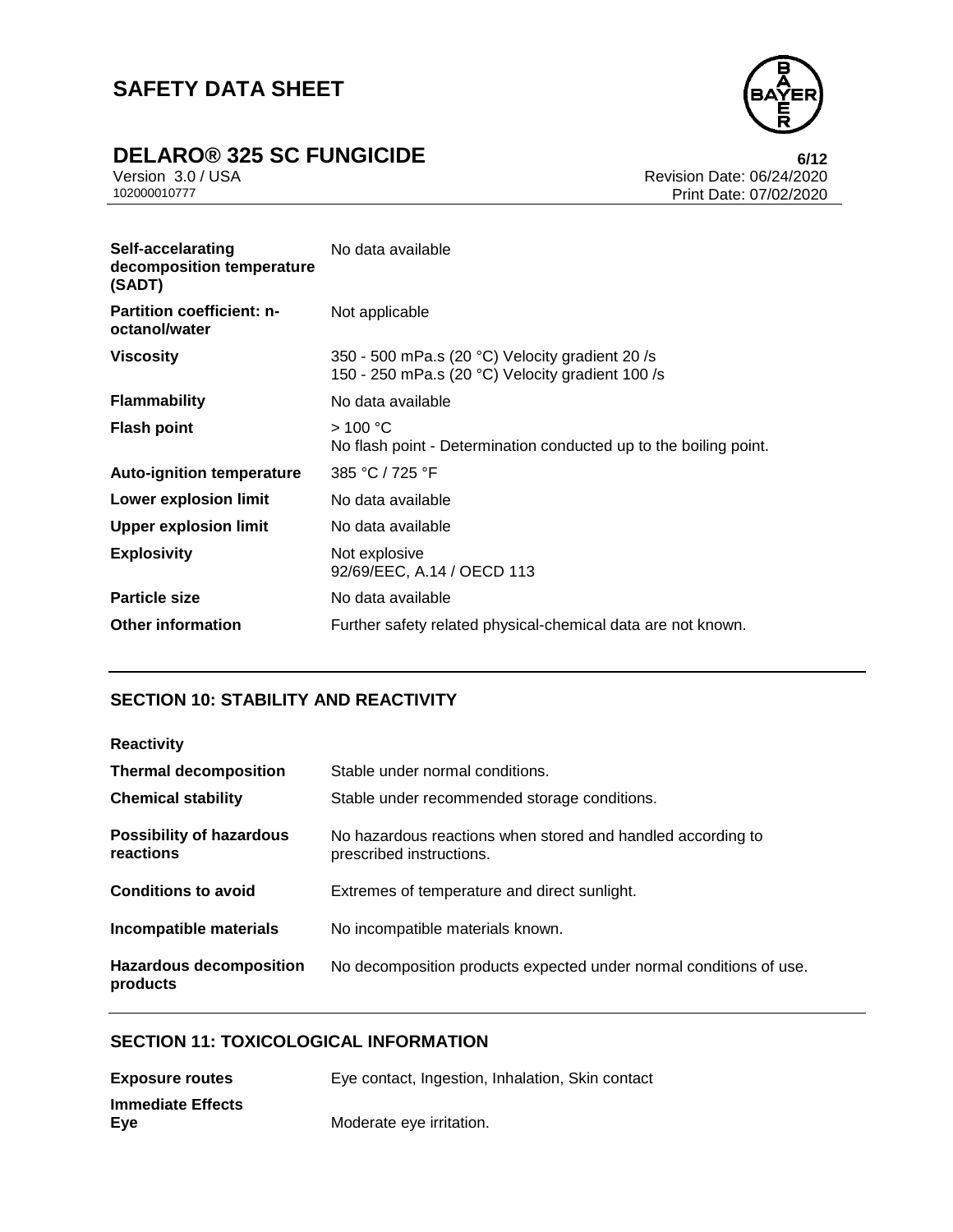## **DELARO® 325 SC FUNGICIDE 7/12**



Version 3.0 / USA Revision Date: 06/24/2020 102000010777 Print Date: 07/02/2020

| <b>Skin</b>                                 | May cause slight irritation. Harmful if absorbed through skin.                       |  |
|---------------------------------------------|--------------------------------------------------------------------------------------|--|
| Ingestion                                   | Harmful if swallowed.                                                                |  |
| <b>Inhalation</b>                           | Harmful if inhaled.                                                                  |  |
| Information on toxicological effects        |                                                                                      |  |
| <b>Acute oral toxicity</b>                  | LD50 (Rat) $>= 5,000$ mg/kg                                                          |  |
| <b>Acute inhalation toxicity</b>            | $LC50$ (Rat) > 2.189 mg/l<br>Exposure time: 4 h<br>Highest attainable concentration. |  |
| <b>Acute dermal toxicity</b>                | LD50 (Rat) $> 4,000$ mg/kg                                                           |  |
| <b>Skin corrosion/irritation</b>            | No skin irritation (Rabbit)                                                          |  |
| Serious eye damage/eye<br><i>irritation</i> | slight irritation (Rabbit)                                                           |  |
| <b>Respiratory or skin</b><br>sensitisation | Skin: Sensitising (Guinea pig)<br>OECD Test Guideline 406, Magnusson & Kligman test  |  |

#### **Assessment STOT Specific target organ toxicity – single exposure**

Trifloxystrobin: Based on available data, the classification criteria are not met. Prothioconazole: Based on available data, the classification criteria are not met.

### **Assessment STOT Specific target organ toxicity – repeated exposure**

Trifloxystrobin did not cause specific target organ toxicity in experimental animal studies. Prothioconazole did not cause specific target organ toxicity in experimental animal studies.

#### **Assessment mutagenicity**

Trifloxystrobin was not mutagenic or genotoxic in a battery of in vitro and in vivo tests. Prothioconazole was not mutagenic or genotoxic based on the overall weight of evidence in a battery of in vitro and in vivo tests.

#### **Assessment carcinogenicity**

Trifloxystrobin was not carcinogenic in lifetime feeding studies in rats and mice. Prothioconazole was not carcinogenic in lifetime feeding studies in rats and mice.

**ACGIH**

None.

**NTP**

None.

**IARC**

None.

**OSHA**

None.

#### **Assessment toxicity to reproduction**

Trifloxystrobin caused reduced body weight development in offspring during lactation only at doses also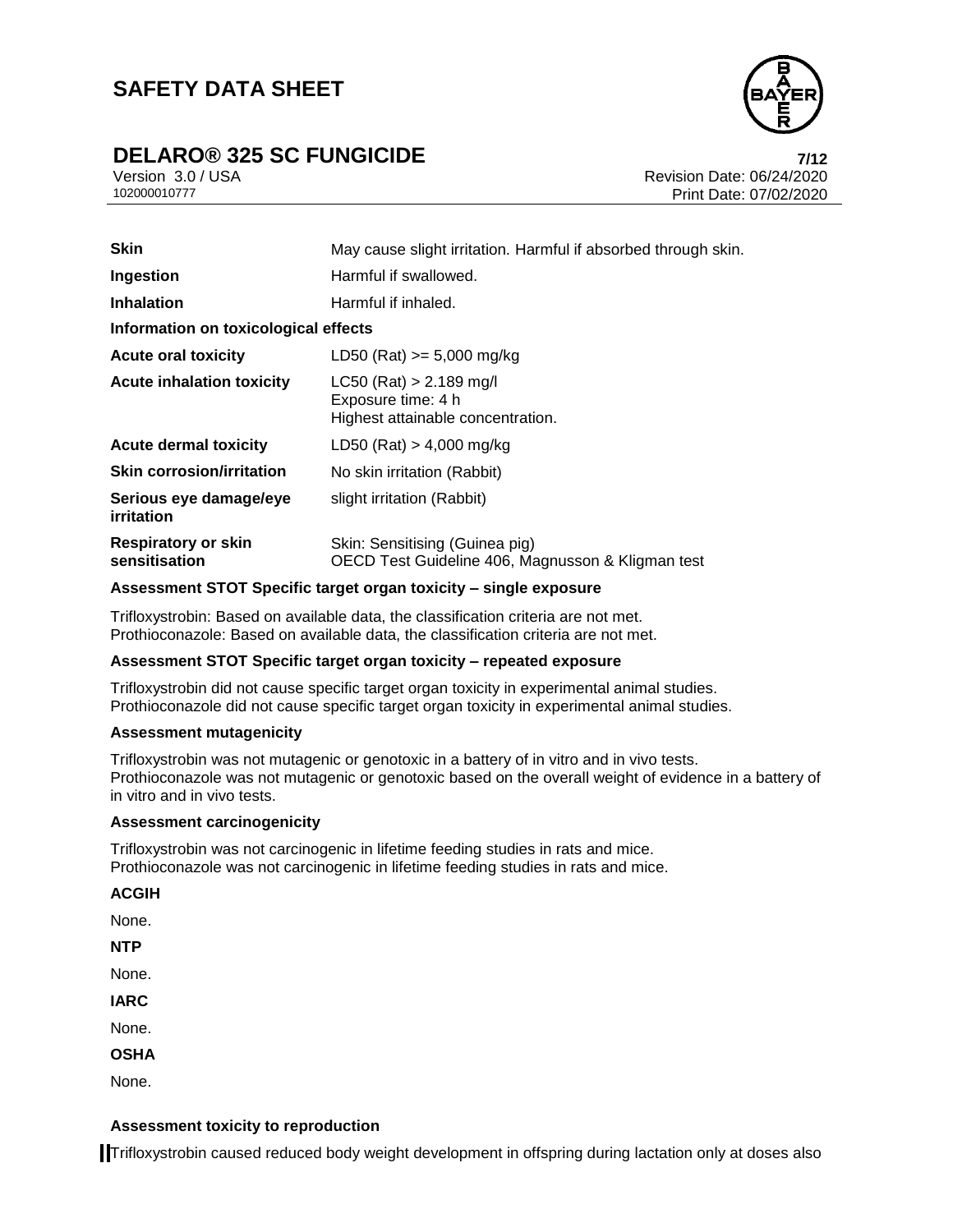

# **DELARO® 325 SC FUNGICIDE 8/12**

Version 3.0 / USA Revision Date: 06/24/2020<br>102000010777<br>Revision Date: 07/02/2020 Print Date: 07/02/2020

**producing systemic toxicity in adult rats.** 

Prothioconazole caused reproduction toxicity in a two-generation study in rats only at dose levels also toxic to the parent animals. The reproduction toxicity seen with Prothioconazole is related to parental toxicity.

#### **Assessment developmental toxicity**

Trifloxystrobin caused developmental toxicity only at dose levels toxic to the dams. The developmental effects seen with Trifloxystrobin are related to maternal toxicity.

Prothioconazole caused developmental toxicity only at dose levels toxic to the dams. The developmental effects seen with Prothioconazole are related to maternal toxicity.

#### **Aspiration hazard**

Based on available data, the classification criteria are not met.

#### **Further information**

Only acute toxicity studies have been performed on the formulated product. The non-acute information pertains to the active ingredient(s).

### **SECTION 12: ECOLOGICAL INFORMATION**

| <b>Toxicity to fish</b>                     | LC50 (Oncorhynchus mykiss (rainbow trout)) 0.125 mg/l<br>Exposure time: 96 h                                                                                          |  |  |
|---------------------------------------------|-----------------------------------------------------------------------------------------------------------------------------------------------------------------------|--|--|
| <b>Toxicity to aquatic</b><br>invertebrates | EC50 (Daphnia magna (Water flea)) 0.126 mg/l<br>Exposure time: 48 h                                                                                                   |  |  |
|                                             | LC50 (Mysidopsis bahia (mysid shrimp)) 0.00862 mg/l<br>Exposure time: 96 h<br>The value mentioned relates to the active ingredient trifloxystrobin.                   |  |  |
| <b>Toxicity to aquatic plants</b>           | IC50 (Raphidocelis subcapitata (freshwater green alga)) 0.68 mg/l<br>Growth rate; Exposure time: 72 h                                                                 |  |  |
|                                             | ErC50 (Skeletonema costatum) 0.03278 mg/l<br>Exposure time: 72 h<br>The value mentioned relates to the active ingredient prothioconazole.                             |  |  |
|                                             | EC10 (Skeletonema costatum) 0.01427 mg/l<br>Growth rate; Exposure time: 72 h<br>The value mentioned relates to the active ingredient prothioconazole.                 |  |  |
|                                             | EC10 (Desmodesmus subspicatus (green algae)) 0.0025 mg/l<br>Growth rate; Exposure time: 72 h<br>The value mentioned relates to the active ingredient trifloxystrobin. |  |  |
| <b>Biodegradability</b>                     | Trifloxystrobin:<br>Not rapidly biodegradable<br>Prothioconazole:<br>Not rapidly biodegradable                                                                        |  |  |
| Koc                                         | Trifloxystrobin: Koc: 2377<br>Prothioconazole: Koc: 1765                                                                                                              |  |  |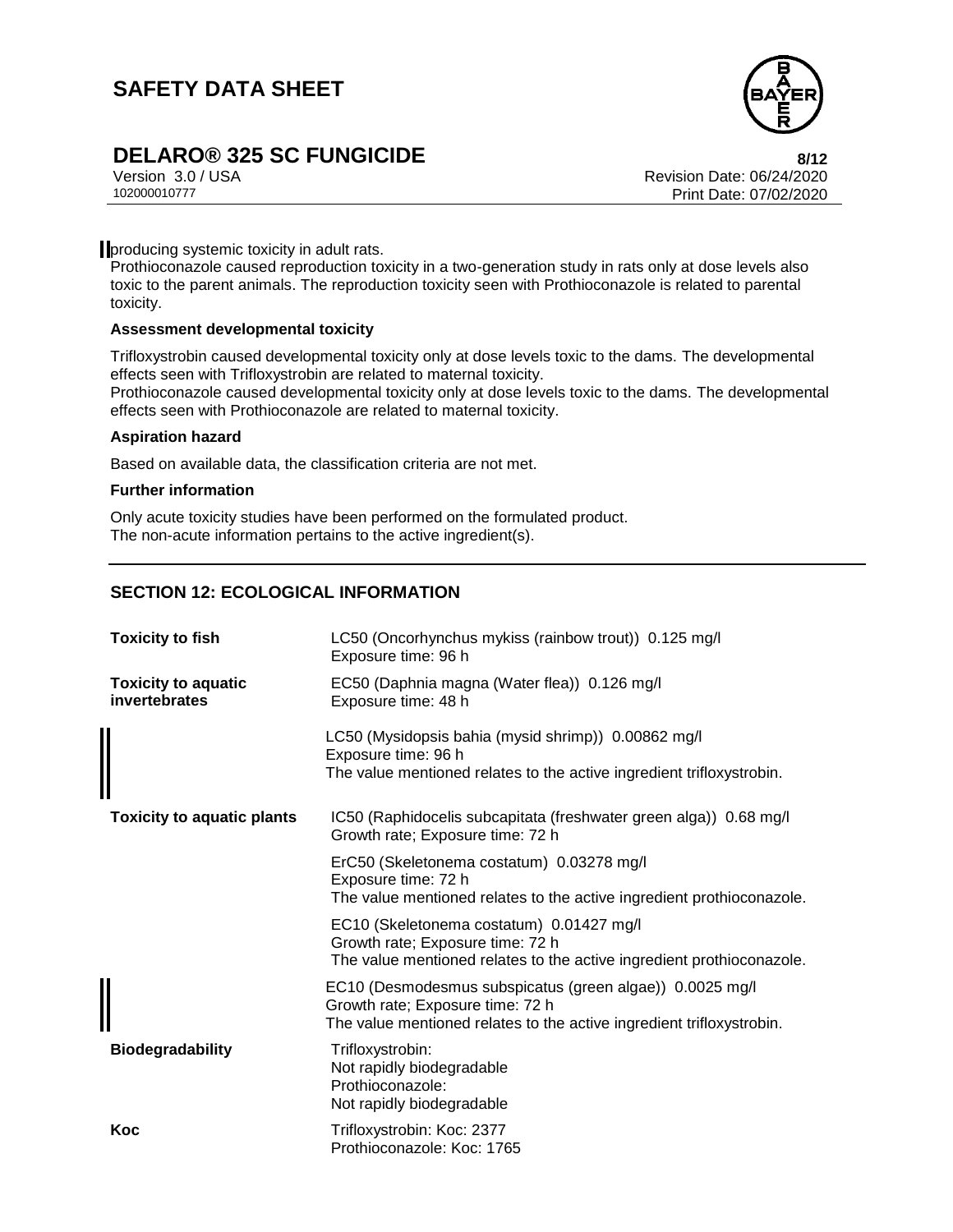

# **DELARO®** 325 SC FUNGICIDE<br>Version 3.0 / USA **Properties and Secure 24/2020**<br>Revision Date: 06/24/2020

Version 3.0 / USA **Revision Date: 06/24/2020**<br>102000010777 **Revision Date: 06/24/2020** Print Date: 07/02/2020

| <b>Bioaccumulation</b>                      | Trifloxystrobin: Bioconcentration factor (BCF) 431<br>Does not bioaccumulate.<br>Prothioconazole: Bioconcentration factor (BCF) 19<br>Does not bioaccumulate.                                                                                                                                                                                                                                                                                                                            |  |  |
|---------------------------------------------|------------------------------------------------------------------------------------------------------------------------------------------------------------------------------------------------------------------------------------------------------------------------------------------------------------------------------------------------------------------------------------------------------------------------------------------------------------------------------------------|--|--|
| <b>Mobility in soil</b>                     | Trifloxystrobin: Slightly mobile in soils<br>Prothioconazole: Slightly mobile in soils                                                                                                                                                                                                                                                                                                                                                                                                   |  |  |
| <b>Additional ecological</b><br>information | No other effects to be mentioned.                                                                                                                                                                                                                                                                                                                                                                                                                                                        |  |  |
| <b>Environmental precautions</b>            | Do not apply directly to water, to areas where surface water is present<br>or to intertidal areas below the mean high water mark.<br>Drift and runoff from treated areas may be hazardous to aquatic<br>organisms in adjacent sites.<br>Do not allow product to enter streams, sewers or other waterways.<br>Do not contaminate surface or ground water by cleaning equipment or<br>disposal of wastes, including equipment wash water.<br>Apply this product as specified on the label. |  |  |

### **SECTION 13: DISPOSAL CONSIDERATIONS**

#### **Waste treatment methods**

| <b>Product</b>                | Do not contaminate water, food, or feed by disposal.<br>Dispose in accordance with all local, state/provincial and federal<br>regulations.<br>Pesticide, spray mixture or rinse water that cannot be used according to<br>label instructions may be disposed of on site or at an approved waste<br>disposal facility.<br>Follow advice on product label and/or leaflet. |  |
|-------------------------------|-------------------------------------------------------------------------------------------------------------------------------------------------------------------------------------------------------------------------------------------------------------------------------------------------------------------------------------------------------------------------|--|
| <b>Contaminated packaging</b> | Consult state and local regulations regarding the proper disposal of<br>container.<br>Follow advice on product label and/or leaflet.                                                                                                                                                                                                                                    |  |
| <b>RCRA</b> Information       | Characterization and proper disposal of this material as a special or<br>hazardous waste is dependent upon Federal, State and local laws and<br>are the user's responsibility. RCRA classification may apply.                                                                                                                                                           |  |

### **SECTION 14: TRANSPORT INFORMATION**

| 49CFR            | Not dangerous goods / not hazardous material |
|------------------|----------------------------------------------|
| <b>IMDG</b>      |                                              |
| UN number        | 3082                                         |
| Class            | 9                                            |
| Packaging group  | Ш                                            |
| Marine pollutant | YES                                          |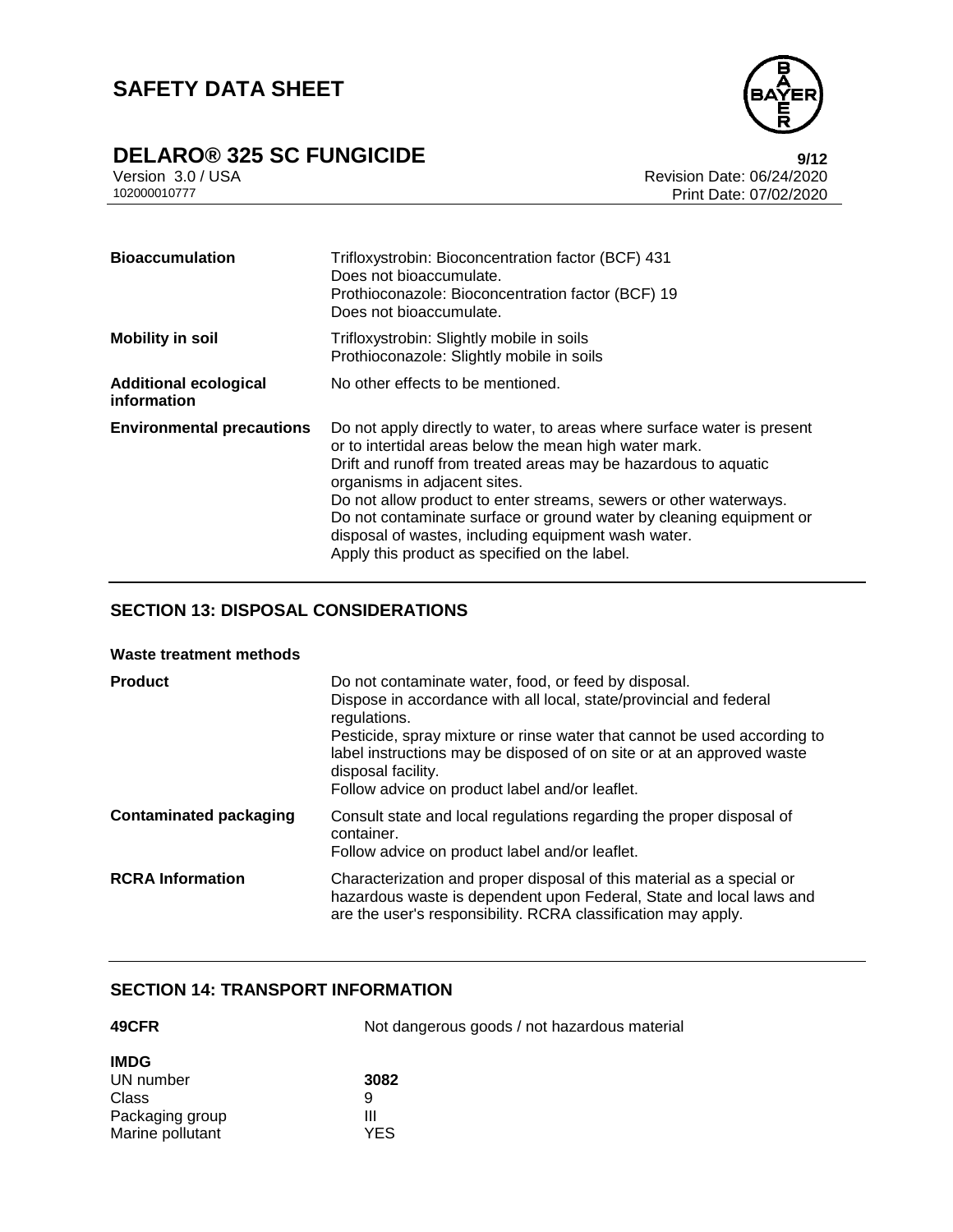

### **DELARO® 325 SC FUNGICIDE 10/12**

**IA I** 

Version 3.0 / USA Revision Date: 06/24/2020 Print Date: 07/02/2020

Proper shipping name ENVIRONMENTALLY HAZARDOUS SUBSTANCE, LIQUID, N.O.S. (TRIFLOXYSTROBIN, PROTHIOCONAZOLE SOLUTION)

| IA I A                   |                                              |
|--------------------------|----------------------------------------------|
| UN number                | 3082                                         |
| Class                    | 9                                            |
| Packaging group          | Ш                                            |
| Environm. Hazardous Mark | YES                                          |
| Proper shipping name     | ENVIRONMENTALLY HAZARDOUS SUBSTANCE, LIQUID, |
|                          | N.O.S.                                       |
|                          | (TRIFLOXYSTROBIN, PROTHIOCONAZOLE SOLUTION)  |

This transportation information is not intended to convey all specific regulatory information relating to this product. It does not address regulatory variations due to package size or special transportation requirements.

### **SECTION 15: REGULATORY INFORMATION**

**EPA Registration No.** 264-1055 **US Federal Regulations TSCA list** Water 7732-18-5 1,2-Propanediol 57-55-6 Fatty alcohol polyglycol ether 61791-13-7 Polyethylene-polypropylene copolymer 9003-11-6 **US. Toxic Substances Control Act (TSCA) Section 12(b) Export Notification (40 CFR 707, Subpt D)** No export notification needs to be made. **SARA Title III - Section 302 - Notification and Information** Not applicable. **SARA Title III - Section 313 - Toxic Chemical Release Reporting** None.

**US States Regulatory Reporting CA Prop65**

This product does not contain any substances known to the State of California to cause cancer.

This product does not contain any substances known to the State of California to cause reproductive harm.

| <b>US State Right-To-Know Ingredients</b> |         |        |
|-------------------------------------------|---------|--------|
| 1,2-Propanediol                           | 57-55-6 | MN. RI |

None.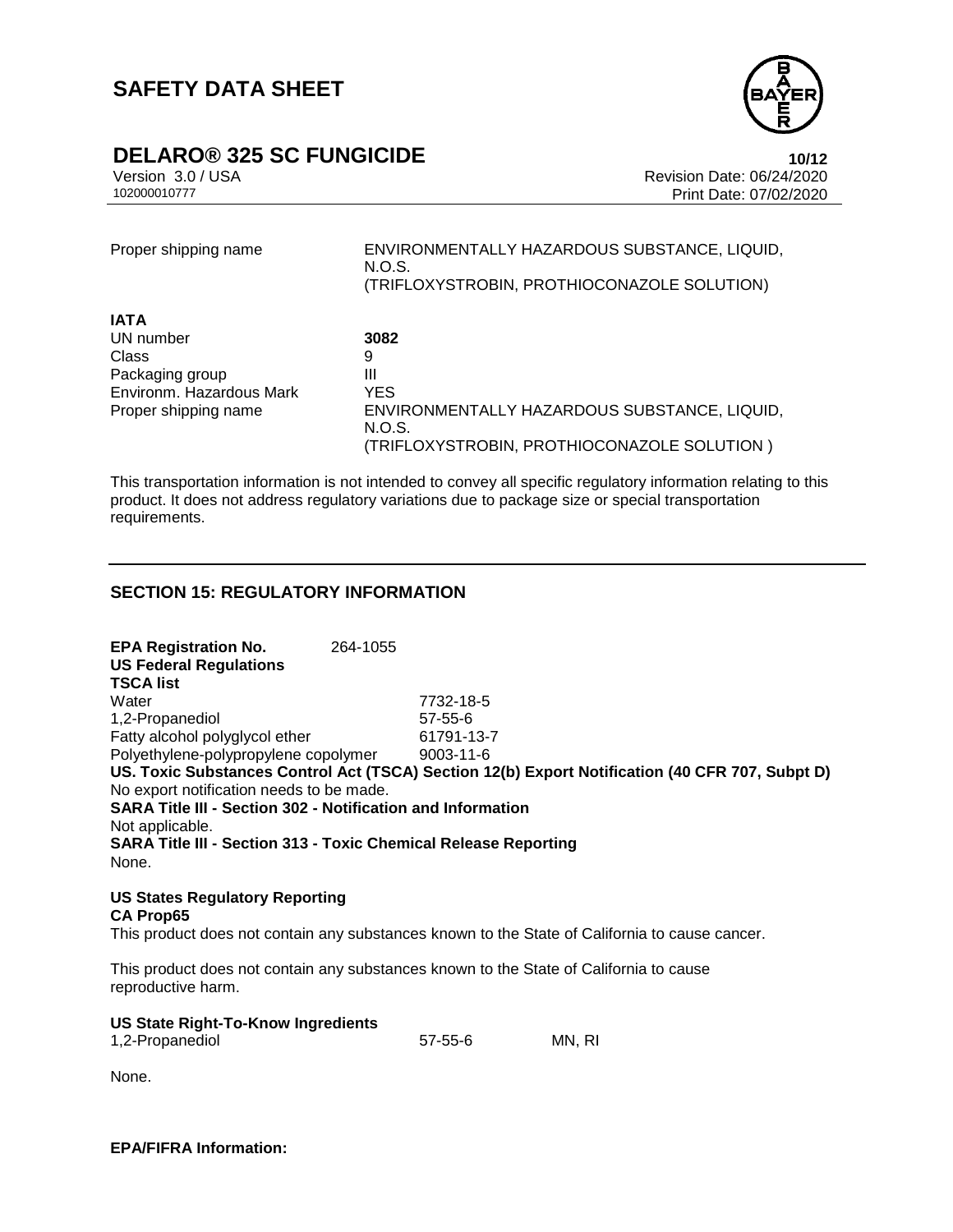

## **DELARO® 325 SC FUNGICIDE 11/12**

Version 3.0 / USA Revision Date: 06/24/2020<br>102000010777<br>Revision Date: 07/02/2020 Print Date: 07/02/2020

This chemical is a pesticide product registered by the Environmental Protection Agency and is subject to certain labeling requirements under federal pesticide law. These requirements differ from the classification criteria and hazard information required for safety data sheets, and for workplace labels of non-pesticide chemicals. Following is the hazard information required on the pesticide label:

| Signal word: | Caution! |  |
|--------------|----------|--|
|              |          |  |

Hazard statements: Moderate eye irritation. Harmful if swallowed, inhaled or absorbed through the skin. Prolonged or frequently repeated skin contact may cause allergic reactions in some individuals.

### **SECTION 16: OTHER INFORMATION**

#### **Abbreviations and acronyms**

| 49CFR                                                   |                                                             | Code of Federal Regulations, Title 49                                 |                                                                                                    |  |
|---------------------------------------------------------|-------------------------------------------------------------|-----------------------------------------------------------------------|----------------------------------------------------------------------------------------------------|--|
| <b>ACGIH</b>                                            |                                                             | <b>US. ACGIH Threshold Limit Values</b>                               |                                                                                                    |  |
| ATE                                                     |                                                             | Acute toxicity estimate                                               |                                                                                                    |  |
| CAS-Nr.                                                 |                                                             | Chemical Abstracts Service number                                     |                                                                                                    |  |
| <b>CERCLA</b>                                           |                                                             | Comprehensive Environmental Response, Compensation, and Liability Act |                                                                                                    |  |
| <b>EINECS</b>                                           |                                                             | European inventory of existing commercial substances                  |                                                                                                    |  |
| <b>ELINCS</b>                                           |                                                             | European list of notified chemical substances                         |                                                                                                    |  |
| <b>IARC</b>                                             |                                                             | International Agency for Research on Cancer                           |                                                                                                    |  |
| IATA                                                    |                                                             | International Air Transport Association                               |                                                                                                    |  |
| <b>IMDG</b>                                             |                                                             | <b>International Maritime Dangerous Goods</b>                         |                                                                                                    |  |
| N.O.S.                                                  |                                                             | Not otherwise specified                                               |                                                                                                    |  |
| NTP                                                     | US. National Toxicology Program (NTP) Report on Carcinogens |                                                                       |                                                                                                    |  |
| OECD                                                    | Organization for Economic Co-operation and Development      |                                                                       |                                                                                                    |  |
| <b>TDG</b>                                              | <b>Transportation of Dangerous Goods</b>                    |                                                                       |                                                                                                    |  |
| TWA                                                     | Time weighted average                                       |                                                                       |                                                                                                    |  |
| UN.                                                     | <b>United Nations</b>                                       |                                                                       |                                                                                                    |  |
| WHO                                                     | World health organisation                                   |                                                                       |                                                                                                    |  |
| <b>NFPA 704 (National Fire Protection Association):</b> |                                                             |                                                                       |                                                                                                    |  |
| Health - 2                                              | Flammability - 1                                            | Instability - 0                                                       | Others - none                                                                                      |  |
| Health - $2$                                            | Flammability - 1                                            | Physical Hazard - 0                                                   | HMIS (Hazardous Materials Identification System, based on the Third Edition Ratings Guide)<br>PPE- |  |
|                                                         |                                                             |                                                                       |                                                                                                    |  |

 $0 =$  minimal hazard,  $1 =$  slight hazard,  $2 =$  moderate hazard,  $3 =$  severe hazard,  $4 =$  extreme hazard

**Reason for Revision:** The following sections have been revised: Section 2: Hazards Identification. Section 3: Composition / Information on Ingredients. Section 11: Toxicological Information. Section 12. Ecological information. Reviewed and updated for general editorial purposes.

#### **Revision Date:** 06/24/2020

This information is provided in good faith but without express or implied warranty. The customer assumes all responsibility for safety and use not in accordance with label instructions. The product names are